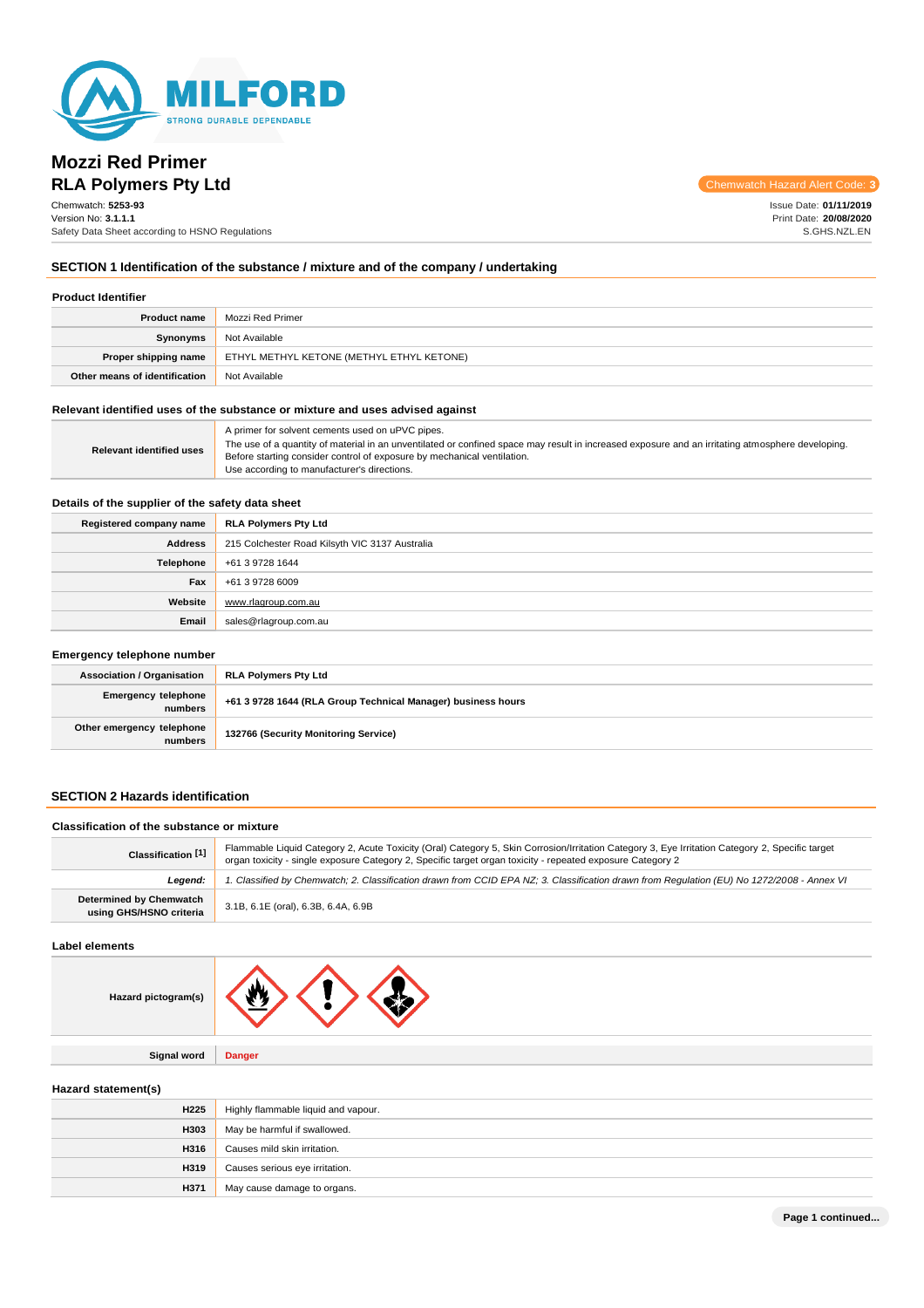**H373** May cause damage to organs through prolonged or repeated exposure.

| <b>Precautionary statement(s) Prevention</b> |                                                                                                |
|----------------------------------------------|------------------------------------------------------------------------------------------------|
| P210                                         | Keep away from heat, hot surfaces, sparks, open flames and other ignition sources. No smoking. |
| P233                                         | Keep container tightly closed.                                                                 |
| P260                                         | Do not breathe mist/vapours/spray.                                                             |
| P240                                         | Ground and bond container and receiving equipment.                                             |
|                                              |                                                                                                |
| <b>Precautionary statement(s) Response</b>   |                                                                                                |
| P312                                         | Call a POISON CENTER/doctor/physician/first aider/if you feel unwell.                          |

| P370+P378      | In case of fire: Use alcohol resistant foam or normal protein foam to extinguish.                                                |
|----------------|----------------------------------------------------------------------------------------------------------------------------------|
| P305+P351+P338 | IF IN EYES: Rinse cautiously with water for several minutes. Remove contact lenses, if present and easy to do. Continue rinsing. |
| P308+P311      | IF exposed or concerned: Call a POISON CENTER/doctor/physician/first aider.                                                      |

#### **Precautionary statement(s) Storage**

| +P235<br>P403. | 740<br>າ cool.<br>oor<br>neeu<br>$  -$ |
|----------------|----------------------------------------|
| つんのん<br>чv.    |                                        |

## **Precautionary statement(s) Disposal**

**P501** Dispose of contents/container to authorised hazardous or special waste collection point in accordance with any local regulation.

## **SECTION 3 Composition / information on ingredients**

#### **Substances**

See section below for composition of Mixtures

## **Mixtures**

| <b>CAS No</b> | %[weight] | Name                                       |  |
|---------------|-----------|--------------------------------------------|--|
| 78-93-3       | >95       | methyl ethyl ketone                        |  |
| 85-83-6       | $\lt'$    | C.I. Solvent Red 24                        |  |
| Not Available | $<$ 10    | Ingredients determined not to be hazardous |  |

# **SECTION 4 First aid measures Description of first aid measures**

| <b>Eye Contact</b>  | If this product comes in contact with the eyes:<br>▶ Wash out immediately with fresh running water.<br>Ensure complete irrigation of the eye by keeping eyelids apart and away from eye and moving the eyelids by occasionally lifting the upper<br>and lower lids.<br>► Seek medical attention without delay; if pain persists or recurs seek medical attention.<br>► Removal of contact lenses after an eye injury should only be undertaken by skilled personnel.                              |
|---------------------|---------------------------------------------------------------------------------------------------------------------------------------------------------------------------------------------------------------------------------------------------------------------------------------------------------------------------------------------------------------------------------------------------------------------------------------------------------------------------------------------------|
| <b>Skin Contact</b> | If skin contact occurs:<br>Immediately remove all contaminated clothing, including footwear.<br>Flush skin and hair with running water (and soap if available).<br>▶ Seek medical attention in event of irritation.                                                                                                                                                                                                                                                                               |
| <b>Inhalation</b>   | If fumes or combustion products are inhaled remove from contaminated area.<br>Lay patient down. Keep warm and rested.<br>▶ Prostheses such as false teeth, which may block airway, should be removed, where possible, prior to initiating first aid procedures.<br>Apply artificial respiration if not breathing, preferably with a demand valve resuscitator, bag-valve mask device, or pocket mask as trained.<br>Perform CPR if necessary.<br>Transport to hospital, or doctor, without delay. |
| Ingestion           | Immediately give a glass of water.<br>First aid is not generally required. If in doubt, contact a Poisons Information Centre or a doctor.<br>If spontaneous vomiting appears imminent or occurs, hold patient's head down, lower than their hips to help avoid possible aspiration of<br>vomitus.                                                                                                                                                                                                 |

## **Indication of any immediate medical attention and special treatment needed**

Any material aspirated during vomiting may produce lung injury. Therefore emesis should not be induced mechanically or pharmacologically. Mechanical means should be used if it is considered necessary to evacuate the stomach contents; these include gastric lavage after endotracheal intubation. If spontaneous vomiting has occurred after ingestion, the patient should be monitored for difficult breathing, as adverse effects of aspiration into the lungs may be delayed up to 48 hours. for simple ketones:

#### 

BASIC TREATMENT 

- Establish a patent airway with suction where necessary.
- Watch for signs of respiratory insufficiency and assist ventilation as necessary.
- Administer oxygen by non-rebreather mask at 10 to 15 l/min.
- Monitor and treat, where necessary, for pulmonary oedema .
- Monitor and treat, where necessary, for shock.
- **DO NOT** use emetics. Where ingestion is suspected rinse mouth and give up to 200 ml water (5mL/kg recommended) for dilution where patient is able to swallow, has a strong gag reflex and does not drool.
- Give activated charcoal.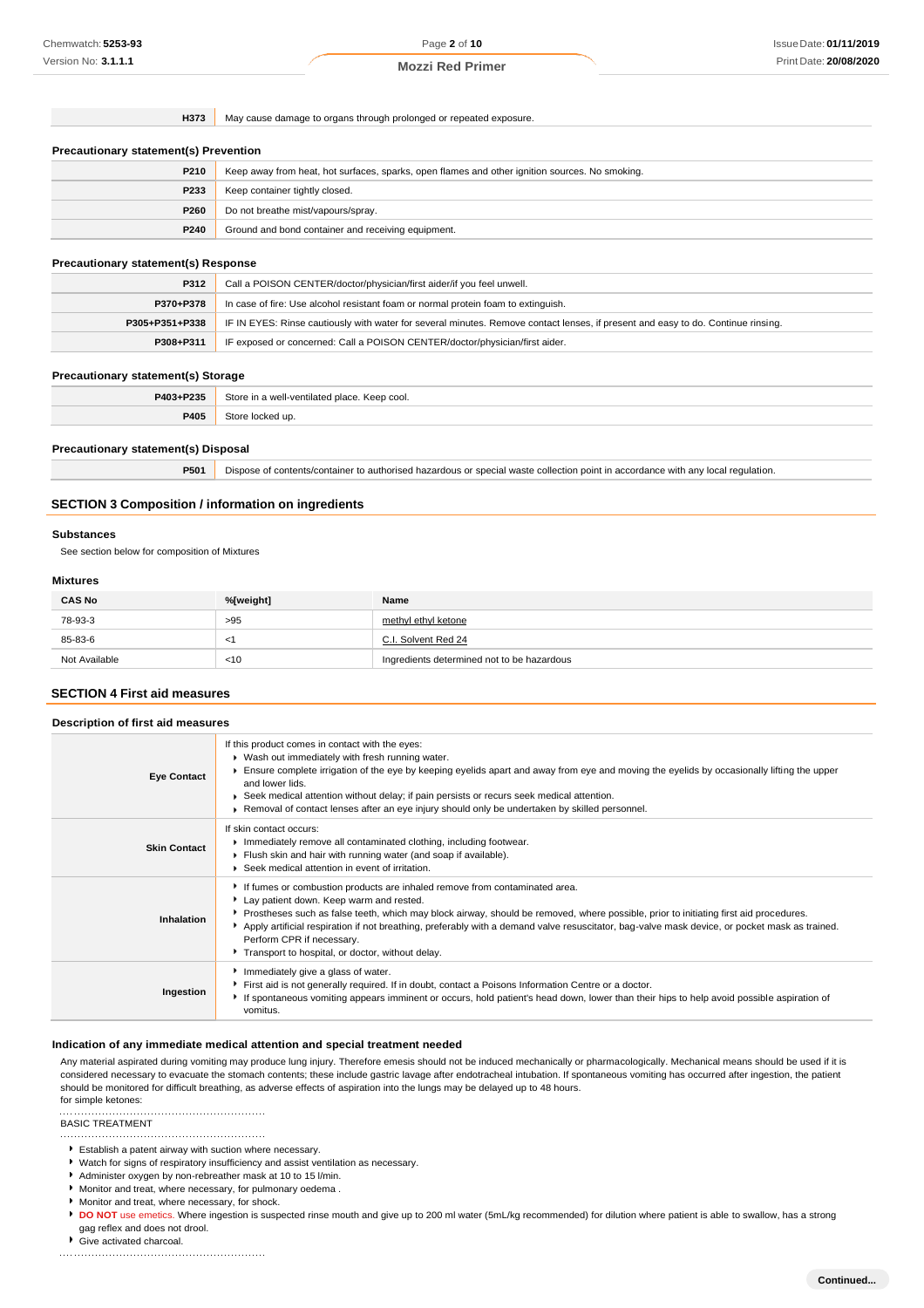#### ADVANCED TREATMENT

- Consider orotracheal or nasotracheal intubation for airway control in unconscious patient or where respiratory arrest has occurred.
- Consider intubation at first sign of upper airway obstruction resulting from oedema.
- Positive-pressure ventilation using a bag-valve mask might be of use.
- Monitor and treat, where necessary, for arrhythmias.
- Start an IV D5W TKO. If signs of hypovolaemia are present use lactated Ringers solution. Fluid overload might create complications.
- **P** Drug therapy should be considered for pulmonary oedema.
- Hypotension with signs of hypovolaemia requires the cautious administration of fluids. Fluid overload might create complications.
- Treat seizures with diazepam.
- Proparacaine hydrochloride should be used to assist eye irrigation.

EMERGENCY DEPARTMENT

- Laboratory analysis of complete blood count, serum electrolytes, BUN, creatinine, glucose, urinalysis, baseline for serum aminotransferases (ALT and AST), calcium, phosphorus and magnesium, may assist in establishing a treatment regime. Other useful analyses include anion and osmolar gaps, arterial blood gases (ABGs), chest radiographs and electrocardiograph.
- Positive end-expiratory pressure (PEEP)-assisted ventilation may be required for acute parenchymal injury or adult respiratory distress syndrome.
- Consult a toxicologist as necessary.

*BRONSTEIN, A.C. and CURRANCE, P.L.*

*EMERGENCY CARE FOR HAZARDOUS MATERIALS EXPOSURE: 2nd Ed. 1994*

#### **SECTION 5 Firefighting measures**

#### **Extinguishing media**

- Alcohol stable foam.
- **P** Dry chemical powder.
- **BCF** (where regulations permit).
- Carbon dioxide.

#### **Special hazards arising from the substrate or mixture**

| <b>Fire Incompatibility</b>  | Avoid contamination with oxidising agents i.e. nitrates, oxidising acids, chlorine bleaches, pool chlorine etc. as ignition may result                                                                                                                                                                                                                                                                                                                                                                             |
|------------------------------|--------------------------------------------------------------------------------------------------------------------------------------------------------------------------------------------------------------------------------------------------------------------------------------------------------------------------------------------------------------------------------------------------------------------------------------------------------------------------------------------------------------------|
| Advice for firefighters      |                                                                                                                                                                                                                                                                                                                                                                                                                                                                                                                    |
| <b>Fire Fighting</b>         | Alert Fire Brigade and tell them location and nature of hazard.<br>• May be violently or explosively reactive.<br>▶ Wear breathing apparatus plus protective gloves in the event of a fire.<br>Prevent, by any means available, spillage from entering drains or water course.                                                                                                                                                                                                                                     |
| <b>Fire/Explosion Hazard</b> | Liquid and vapour are highly flammable.<br>Severe fire hazard when exposed to heat, flame and/or oxidisers.<br>Vapour may travel a considerable distance to source of ignition.<br>Heating may cause expansion or decomposition leading to violent rupture of containers.<br>Combustion products include:<br>carbon dioxide (CO2)<br>other pyrolysis products typical of burning organic material.<br>Contains low boiling substance: Closed containers may rupture due to pressure buildup under fire conditions. |

#### **SECTION 6 Accidental release measures**

**Personal precautions, protective equipment and emergency procedures** See section 8

#### **Environmental precautions**

See section 12

### **Methods and material for containment and cleaning up**

| <b>Minor Spills</b> | Remove all ignition sources.<br>Clean up all spills immediately.<br>Avoid breathing vapours and contact with skin and eyes.<br>▶ Control personal contact with the substance, by using protective equipment.     |
|---------------------|------------------------------------------------------------------------------------------------------------------------------------------------------------------------------------------------------------------|
| <b>Major Spills</b> | Clear area of personnel and move upwind.<br>Alert Fire Brigade and tell them location and nature of hazard.<br>• May be violently or explosively reactive.<br>▶ Wear breathing apparatus plus protective gloves. |

Personal Protective Equipment advice is contained in Section 8 of the SDS.

## **SECTION 7 Handling and storage**

| Precautions for safe handling |                                                                                                                                                                                                                                                                                                                                                                                                                                                    |  |  |  |
|-------------------------------|----------------------------------------------------------------------------------------------------------------------------------------------------------------------------------------------------------------------------------------------------------------------------------------------------------------------------------------------------------------------------------------------------------------------------------------------------|--|--|--|
| Safe handling                 | • Containers, even those that have been emptied, may contain explosive vapours.<br>▶ Do NOT cut, drill, grind, weld or perform similar operations on or near containers.<br>DO NOT allow clothing wet with material to stay in contact with skin<br>Avoid all personal contact, including inhalation.<br>▶ Wear protective clothing when risk of exposure occurs.<br>Use in a well-ventilated area.<br>Prevent concentration in hollows and sumps. |  |  |  |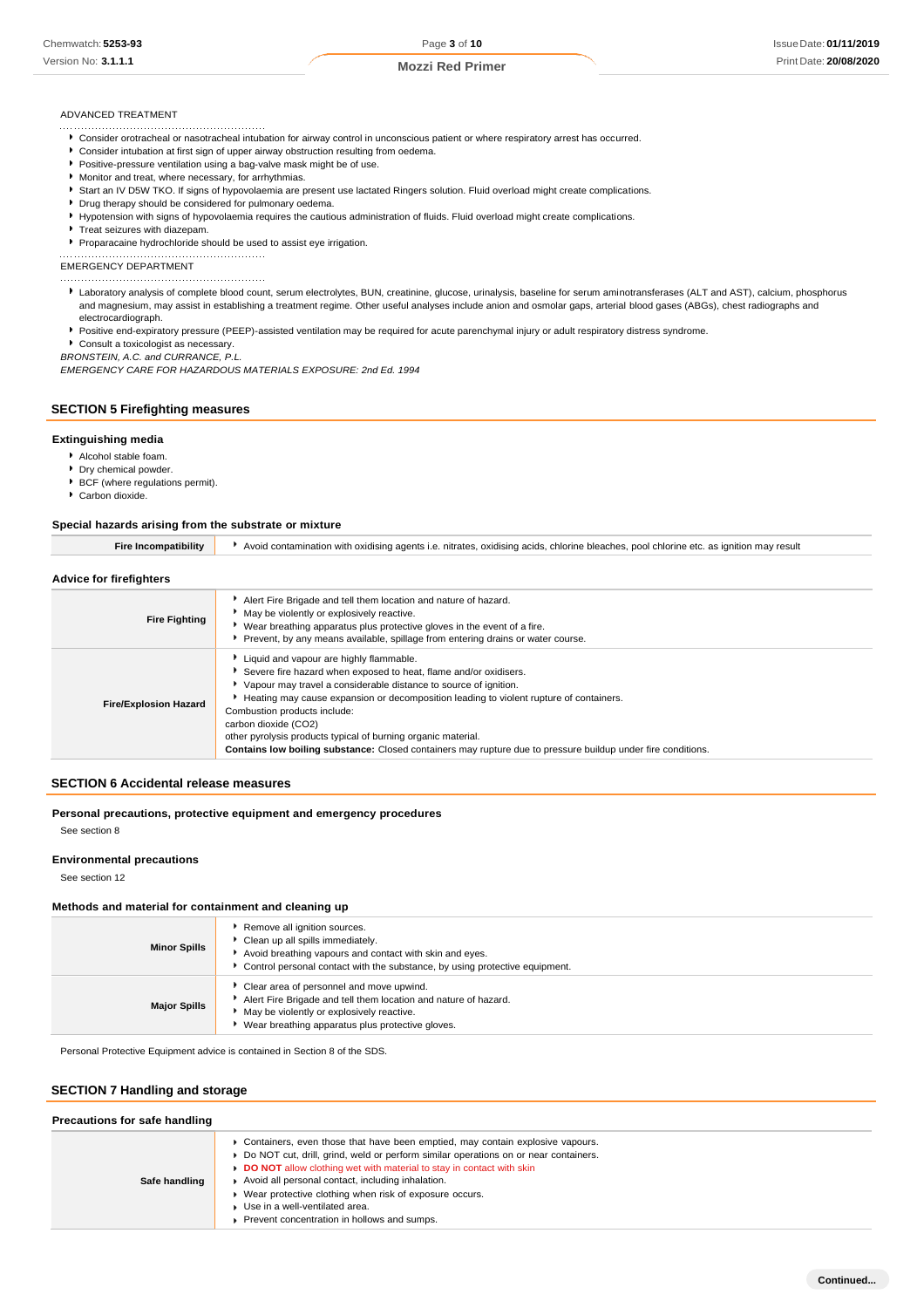| <b>Other information</b>                                     | Store in original containers in approved flame-proof area.<br>No smoking, naked lights, heat or ignition sources.<br>DO NOT store in pits, depressions, basements or areas where vapours may be trapped.<br>Keep containers securely sealed.                                                                                                                                                                                                                                                                                                    |
|--------------------------------------------------------------|-------------------------------------------------------------------------------------------------------------------------------------------------------------------------------------------------------------------------------------------------------------------------------------------------------------------------------------------------------------------------------------------------------------------------------------------------------------------------------------------------------------------------------------------------|
| Conditions for safe storage, including any incompatibilities |                                                                                                                                                                                                                                                                                                                                                                                                                                                                                                                                                 |
| Suitable container                                           | Packing as supplied by manufacturer.<br>• Plastic containers may only be used if approved for flammable liquid.<br>Check that containers are clearly labelled and free from leaks.<br>▶ For low viscosity materials (i) : Drums and jerry cans must be of the non-removable head type. (ii) : Where a can is to be used as an inner<br>package, the can must have a screwed enclosure.<br>For materials with a viscosity of at least 2680 cSt. (23 deg. C)<br>For manufactured product having a viscosity of at least 250 cSt.                  |
| Storage incompatibility                                      | Ketones in this group:<br>• are reactive with many acids and bases liberating heat and flammable gases (e.g., H2).<br>▶ react with reducing agents such as hydrides, alkali metals, and nitrides to produce flammable gas (H2) and heat.<br>are incompatible with isocyanates, aldehydes, cyanides, peroxides, and anhydrides.<br>▶ react violently with aldehydes, HNO3 (nitric acid), HNO3 + H2O2 (mixture of nitric acid and hydrogen peroxide), and HClO4 (perchloric acid).<br>Avoid strong bases.<br>Avoid reaction with oxidising agents |

# **SECTION 8 Exposure controls / personal protection**

## **Control parameters**

## **Occupational Exposure Limits (OEL)**

# **INGREDIENT DATA**

| Source                   | Ingredient   | <b>Material name</b>      | TWA           | STEL       | Peak      | <b>Notes</b>                          |
|--------------------------|--------------|---------------------------|---------------|------------|-----------|---------------------------------------|
| New Zealand Workplace    | methyl ethyl | MEK (Methyl ethyl ketone, | 150 ppm / 445 | 890 mg/m3, | Not       | bio-Exposure can also be estimated by |
| Exposure Standards (WES) | ketone       | 2-Butanone)               | ma/m3         | 300 ppm    | Available | biological monitoring.                |

## **Emergency Limits**

| Ingredient          | <b>Material name</b>                     | TEEL-1 |                     | TEEL-2        | TEEL-3        |
|---------------------|------------------------------------------|--------|---------------------|---------------|---------------|
| methyl ethyl ketone | Butanone, 2-; (Methyl ethyl ketone; MEK) |        | Not Available       | Not Available | Not Available |
|                     |                                          |        |                     |               |               |
| Ingredient          | <b>Original IDLH</b>                     |        | <b>Revised IDLH</b> |               |               |
| methyl ethyl ketone | 3,000 ppm                                |        | Not Available       |               |               |
| C.I. Solvent Red 24 | Not Available                            |        | Not Available       |               |               |

## **Occupational Exposure Banding**

| Occupational Exposure Banding |                                                                                                                                                                                                                                                                                                                                                                          |                                         |  |  |  |
|-------------------------------|--------------------------------------------------------------------------------------------------------------------------------------------------------------------------------------------------------------------------------------------------------------------------------------------------------------------------------------------------------------------------|-----------------------------------------|--|--|--|
| Ingredient                    | <b>Occupational Exposure Band Rating</b>                                                                                                                                                                                                                                                                                                                                 | <b>Occupational Exposure Band Limit</b> |  |  |  |
| C.I. Solvent Red 24           |                                                                                                                                                                                                                                                                                                                                                                          | $\leq$ 0.01 ma/m <sup>3</sup>           |  |  |  |
| Notes:                        | Occupational exposure banding is a process of assigning chemicals into specific categories or bands based on a chemical's potency and the<br>adverse health outcomes associated with exposure. The output of this process is an occupational exposure band (OEB), which corresponds to a<br>range of exposure concentrations that are expected to protect worker health. |                                         |  |  |  |

## **Exposure controls**

| Appropriate engineering<br>controls | Engineering controls are used to remove a hazard or place a barrier between the worker and the hazard. Well-designed engineering controls can<br>be highly effective in protecting workers and will typically be independent of worker interactions to provide this high level of protection.<br>The basic types of engineering controls are:<br>Process controls which involve changing the way a job activity or process is done to reduce the risk.<br>Enclosure and/or isolation of emission source which keeps a selected hazard "physically" away from the worker and ventilation that strategically<br>"adds" and "removes" air in the work environment.                                      |  |  |
|-------------------------------------|------------------------------------------------------------------------------------------------------------------------------------------------------------------------------------------------------------------------------------------------------------------------------------------------------------------------------------------------------------------------------------------------------------------------------------------------------------------------------------------------------------------------------------------------------------------------------------------------------------------------------------------------------------------------------------------------------|--|--|
| <b>Personal protection</b>          |                                                                                                                                                                                                                                                                                                                                                                                                                                                                                                                                                                                                                                                                                                      |  |  |
| Eye and face protection             | Safety glasses with side shields.<br>Chemical goggles.<br>Contact lenses may pose a special hazard; soft contact lenses may absorb and concentrate irritants. A written policy document, describing<br>the wearing of lenses or restrictions on use, should be created for each workplace or task.                                                                                                                                                                                                                                                                                                                                                                                                   |  |  |
| <b>Skin protection</b>              | See Hand protection below                                                                                                                                                                                                                                                                                                                                                                                                                                                                                                                                                                                                                                                                            |  |  |
| Hands/feet protection               | Wear chemical protective gloves, e.g. PVC.<br>Wear safety footwear or safety gumboots, e.g. Rubber<br>The selection of suitable gloves does not only depend on the material, but also on further marks of quality which vary from manufacturer to<br>manufacturer. Where the chemical is a preparation of several substances, the resistance of the glove material can not be calculated in advance<br>and has therefore to be checked prior to the application.<br>The exact break through time for substances has to be obtained from the manufacturer of the protective gloves and has to be observed when<br>making a final choice.<br>Personal hygiene is a key element of effective hand care. |  |  |
| <b>Body protection</b>              | See Other protection below                                                                                                                                                                                                                                                                                                                                                                                                                                                                                                                                                                                                                                                                           |  |  |
| Other protection                    | Overalls.<br>PVC Apron.<br>PVC protective suit may be required if exposure severe.<br>Eyewash unit.                                                                                                                                                                                                                                                                                                                                                                                                                                                                                                                                                                                                  |  |  |
|                                     | Continued                                                                                                                                                                                                                                                                                                                                                                                                                                                                                                                                                                                                                                                                                            |  |  |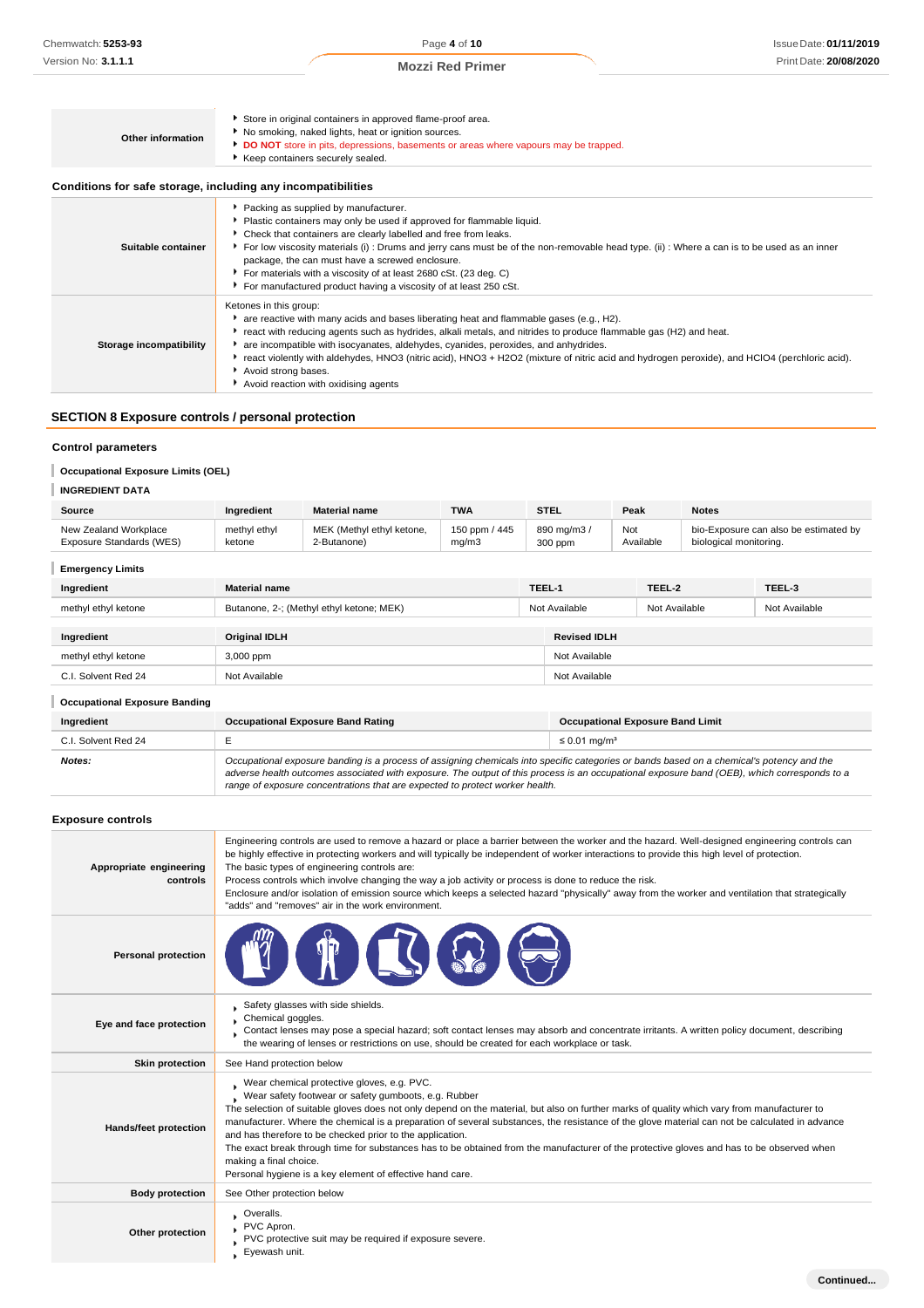- Some plastic personal protective equipment (PPE) (e.g. gloves, aprons, overshoes) are not recommended as they may produce static electricity.
- For large scale or continuous use wear tight-weave non-static clothing (no metallic fasteners, cuffs or pockets).
- Non sparking safety or conductive footwear should be considered. Conductive footwear describes a boot or shoe with a sole made from a conductive compound chemically bound to the bottom components, for permanent control to electrically ground the foot an shall dissipate static electricity from the body to reduce the possibility of ignition of volatile compounds.

## **Recommended material(s)**

#### I **GLOVE SELECTION INDEX**

Glove selection is based on a modified presentation of the:

*"***Forsberg Clothing Performance Index".**

The effect(s) of the following substance(s) are taken into account in the *computergenerated* selection:

Mozzi Red Primer

| <b>Material</b>       | CPI            |
|-----------------------|----------------|
| <b>BUTYL</b>          | A              |
| PE/EVAL/PE            | $\overline{A}$ |
| <b>TEFLON</b>         | A              |
| <b>BUTYL/NEOPRENE</b> | B              |
| <b>PVA</b>            | B              |
| <b>HYPALON</b>        | C              |
| <b>NATURAL RUBBER</b> | C              |
| NATURAL+NEOPRENE      | C              |
| <b>NEOPRENE</b>       | C              |
| NEOPRENE/NATURAL      | C              |
| <b>NITRILE</b>        | С              |
| NITRILE+PVC           | C              |
| <b>PVC</b>            | C              |
| SARANEX-23            | C              |
| <b>VITON/NEOPRENE</b> | C              |

\* CPI - Chemwatch Performance Index

A: Best Selection

B: Satisfactory; may degrade after 4 hours continuous immersion

C: Poor to Dangerous Choice for other than short term immersion

**NOTE**: As a series of factors will influence the actual performance of the glove, a final selection must be based on detailed observation. -

\* Where the glove is to be used on a short term, casual or infrequent basis, factors such as "feel" or convenience (e.g. disposability), may dictate a choice of gloves which might otherwise be unsuitable following long-term or frequent use. A qualified practitioner should be consulted.

## **SECTION 9 Physical and chemical properties**

#### **Information on basic physical and chemical properties**

| Appearance                                               | Highly flammable red liquid with characteristic odour of MEK; miscible with water. |                                            |                |
|----------------------------------------------------------|------------------------------------------------------------------------------------|--------------------------------------------|----------------|
|                                                          |                                                                                    |                                            |                |
| <b>Physical state</b>                                    | Liquid                                                                             | Relative density (Water = $1$ )            | $0.96 - 1$     |
| Odour                                                    | Not Available                                                                      | Partition coefficient n-octanol<br>/ water | Not Available  |
| Odour threshold                                          | Not Available                                                                      | Auto-ignition temperature (°C)             | 515            |
| pH (as supplied)                                         | Not Available                                                                      | <b>Decomposition temperature</b>           | Not Available  |
| Melting point / freezing point<br>$(^{\circ}C)$          | $-86$                                                                              | Viscosity (cSt)                            | Not Available  |
| Initial boiling point and boiling<br>range $(^{\circ}C)$ | 79-81                                                                              | Molecular weight (g/mol)                   | Not Applicable |
| Flash point (°C)                                         | $-4$                                                                               | <b>Taste</b>                               | Not Available  |
| <b>Evaporation rate</b>                                  | 3.7                                                                                | <b>Explosive properties</b>                | Not Available  |
| Flammability                                             | <b>HIGHLY FLAMMABLE.</b>                                                           | <b>Oxidising properties</b>                | Not Available  |
| <b>Upper Explosive Limit (%)</b>                         | 11.5                                                                               | Surface Tension (dyn/cm or<br>$mN/m$ )     | Not Available  |
| Lower Explosive Limit (%)                                | 1.8                                                                                | <b>Volatile Component (%vol)</b>           | 100            |
| Vapour pressure (kPa)                                    | 9.5                                                                                | Gas group                                  | Not Available  |
| Solubility in water                                      | Miscible                                                                           | pH as a solution (1%)                      | Not Available  |
| Vapour density (Air = 1)                                 | 2.4                                                                                | VOC g/L                                    | Not Available  |

## **SECTION 10 Stability and reactivity**

**Reactivity** See section 7

## **Respiratory protection**

Type A Filter of sufficient capacity. (AS/NZS 1716 & 1715, EN 143:2000 & 149:2001, ANSI Z88 or national equivalent)

Where the concentration of gas/particulates in the breathing zone, approaches or exceeds the "Exposure Standard" (or ES), respiratory protection is required. Degree of protection varies with both face-piece and Class of filter; the nature of protection varies with Type of filter.

| <b>Required Minimum</b><br><b>Protection Factor</b> | Half-Face<br>Respirator  | <b>Full-Face</b><br>Respirator | <b>Powered Air</b><br>Respirator |
|-----------------------------------------------------|--------------------------|--------------------------------|----------------------------------|
| up to $5 \times ES$                                 | A-AUS / Class 1          | ٠                              | A-PAPR-AUS /<br>Class 1          |
| up to $25 \times ES$                                | Air-line*                | $A-2$                          | A-PAPR-2                         |
| up to $50 \times ES$                                | $\overline{\phantom{0}}$ | $A-3$                          |                                  |
| $50+ x ES$                                          | -                        | Air-line**                     |                                  |

\* - Continuous-flow; \*\* - Continuous-flow or positive pressure demand ^ - Full-face

A(All classes) = Organic vapours, B AUS or B1 = Acid gasses, B2 = Acid gas or hydrogen cyanide(HCN), B3 = Acid gas or hydrogen cyanide(HCN), E = Sulfur dioxide(SO2), G = Agricultural chemicals, K = Ammonia(NH3), Hg = Mercury, NO = Oxides of nitrogen,  $MB = M$ ethyl bromide,  $AX = Low$  boiling point organic compounds(below 65 degC)

- Cartridge respirators should never be used for emergency ingress or in areas of unknown vapour concentrations or oxygen content.
- $\blacktriangleright$  The wearer must be warned to leave the contaminated area immediately on detecting any odours through the respirator. The odour may indicate that the mask is not functioning properly, that the vapour concentration is too high, or that the mask is not properly fitted. Because of these limitations, only restricted use of cartridge respirators is considered appropriate.
- Cartridge performance is affected by humidity. Cartridges should be changed after 2 hr of continuous use unless it is determined that the humidity is less than 75%, in which case, cartridges can be used for 4 hr. Used cartridges should be discarded daily, regardless of the length of time used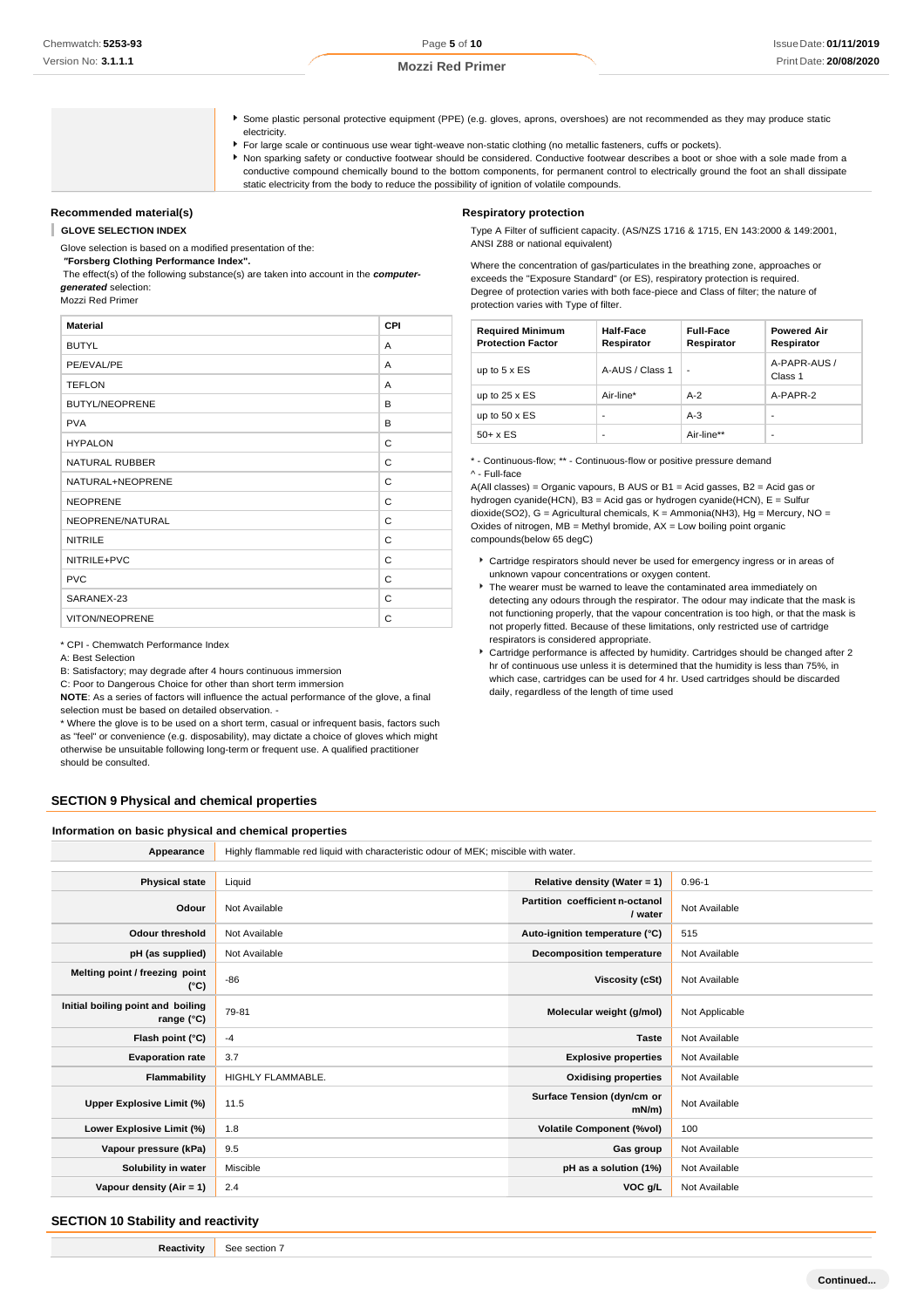## **Mozzi Red Primer**

| <b>Chemical stability</b>             | Unstable in the presence of incompatible materials.<br>▶ Product is considered stable.<br>Hazardous polymerisation will not occur. |
|---------------------------------------|------------------------------------------------------------------------------------------------------------------------------------|
| Possibility of hazardous<br>reactions | See section 7                                                                                                                      |
| <b>Conditions to avoid</b>            | See section 7                                                                                                                      |
| Incompatible materials                | See section 7                                                                                                                      |
| Hazardous decomposition<br>products   | See section 5                                                                                                                      |

## **SECTION 11 Toxicological information**

### **Information on toxicological effects**

| <b>Inhaled</b>          | The material can cause respiratory irritation in some persons. The body's response to such irritation can cause further lung damage.<br>Inhalation of high concentrations of gas/vapour causes lung irritation with coughing and nausea, central nervous depression with headache and<br>dizziness, slowing of reflexes, fatigue and inco-ordination.<br>Inhalation of aerosols (mists, fumes), generated by the material during the course of normal handling, may be damaging to the health of the<br>individual.<br>Ketone vapours irritate the nose, throat and mucous membrane. High concentrations depress the central nervous system, causing headache,<br>vertigo, poor concentration, sleep and failure of the heart and breathing.                                                                                                                                                                                                                                                                                                                                                                                                                                                                                                |                                                                                                                                                                                                                                                                                                       |  |
|-------------------------|---------------------------------------------------------------------------------------------------------------------------------------------------------------------------------------------------------------------------------------------------------------------------------------------------------------------------------------------------------------------------------------------------------------------------------------------------------------------------------------------------------------------------------------------------------------------------------------------------------------------------------------------------------------------------------------------------------------------------------------------------------------------------------------------------------------------------------------------------------------------------------------------------------------------------------------------------------------------------------------------------------------------------------------------------------------------------------------------------------------------------------------------------------------------------------------------------------------------------------------------|-------------------------------------------------------------------------------------------------------------------------------------------------------------------------------------------------------------------------------------------------------------------------------------------------------|--|
| Ingestion               | Ingestion may result in nausea, abdominal irritation, pain and vomiting                                                                                                                                                                                                                                                                                                                                                                                                                                                                                                                                                                                                                                                                                                                                                                                                                                                                                                                                                                                                                                                                                                                                                                     |                                                                                                                                                                                                                                                                                                       |  |
| <b>Skin Contact</b>     | Repeated exposure may cause skin cracking, flaking or drying following normal handling and use.<br>Skin contact with the material may damage the health of the individual; systemic effects may result following absorption.<br>of some time. Repeated exposure can cause contact dermatitis which is characterised by redness, swelling and blistering.<br>Open cuts, abraded or irritated skin should not be exposed to this material<br>prior to the use of the material and ensure that any external damage is suitably protected.                                                                                                                                                                                                                                                                                                                                                                                                                                                                                                                                                                                                                                                                                                      | There is some evidence to suggest that the material may cause moderate inflammation of the skin either following direct contact or after a delay<br>Entry into the blood-stream, through, for example, cuts, abrasions or lesions, may produce systemic injury with harmful effects. Examine the skin |  |
| Eye                     | This material can cause eye irritation and damage in some persons.                                                                                                                                                                                                                                                                                                                                                                                                                                                                                                                                                                                                                                                                                                                                                                                                                                                                                                                                                                                                                                                                                                                                                                          |                                                                                                                                                                                                                                                                                                       |  |
| Chronic                 | Long-term exposure to respiratory irritants may result in airways disease, involving difficulty breathing and related whole-body problems.<br>Prolonged or repeated skin contact may cause drying with cracking, irritation and possible dermatitis following.<br>Substance accumulation, in the human body, may occur and may cause some concern following repeated or long-term occupational exposure.<br>Animal testing shows that methyl ethyl ketone may have slight effects on the nervous system, liver, kidney and respiratory system; there may<br>also be developmental effects and an increase in birth defects. However, there is limited information available on the long-term effects of methyl<br>ethyl ketone in humans, and no information is available on whether it causes developmental or reproductive toxicity or cancer. It is generally<br>considered to have low toxicity, but it is often used in combination with other solvents, and the toxic effects of the mixture may be greater than<br>with either solvent alone. Combinations of n-hexane or methyl n-butyl ketone with methyl ethyl ketone may increase the rate of peripheral<br>neuropathy, a progressive disorder of the nerves of the extremities. |                                                                                                                                                                                                                                                                                                       |  |
|                         | <b>TOXICITY</b>                                                                                                                                                                                                                                                                                                                                                                                                                                                                                                                                                                                                                                                                                                                                                                                                                                                                                                                                                                                                                                                                                                                                                                                                                             | <b>IRRITATION</b>                                                                                                                                                                                                                                                                                     |  |
| <b>Mozzi Red Primer</b> | Not Available                                                                                                                                                                                                                                                                                                                                                                                                                                                                                                                                                                                                                                                                                                                                                                                                                                                                                                                                                                                                                                                                                                                                                                                                                               | Not Available                                                                                                                                                                                                                                                                                         |  |
|                         | <b>TOXICITY</b>                                                                                                                                                                                                                                                                                                                                                                                                                                                                                                                                                                                                                                                                                                                                                                                                                                                                                                                                                                                                                                                                                                                                                                                                                             | <b>IRRITATION</b>                                                                                                                                                                                                                                                                                     |  |
|                         | Dermal (rabbit) LD50: ~6400-8000 mg/kg <sup>[2]</sup>                                                                                                                                                                                                                                                                                                                                                                                                                                                                                                                                                                                                                                                                                                                                                                                                                                                                                                                                                                                                                                                                                                                                                                                       | Eye (human): 350 ppm -irritant                                                                                                                                                                                                                                                                        |  |
| methyl ethyl ketone     | Inhalation (rat) LC50: 47 mg/l/8H[2]                                                                                                                                                                                                                                                                                                                                                                                                                                                                                                                                                                                                                                                                                                                                                                                                                                                                                                                                                                                                                                                                                                                                                                                                        | Eye (rabbit): 80 mg - irritant                                                                                                                                                                                                                                                                        |  |
|                         | Oral (rat) LD50: 2054 mg/kg <sup>[1]</sup>                                                                                                                                                                                                                                                                                                                                                                                                                                                                                                                                                                                                                                                                                                                                                                                                                                                                                                                                                                                                                                                                                                                                                                                                  | Skin (rabbit): 402 mg/24 hr - mild                                                                                                                                                                                                                                                                    |  |
|                         |                                                                                                                                                                                                                                                                                                                                                                                                                                                                                                                                                                                                                                                                                                                                                                                                                                                                                                                                                                                                                                                                                                                                                                                                                                             | Skin (rabbit):13.78mg/24 hr open                                                                                                                                                                                                                                                                      |  |
|                         | <b>TOXICITY</b>                                                                                                                                                                                                                                                                                                                                                                                                                                                                                                                                                                                                                                                                                                                                                                                                                                                                                                                                                                                                                                                                                                                                                                                                                             | <b>IRRITATION</b>                                                                                                                                                                                                                                                                                     |  |
| C.I. Solvent Red 24     | Oral (rat) LD50: >5000 mg/kg[2]                                                                                                                                                                                                                                                                                                                                                                                                                                                                                                                                                                                                                                                                                                                                                                                                                                                                                                                                                                                                                                                                                                                                                                                                             | Eye: adverse effect observed (irritating)[1]                                                                                                                                                                                                                                                          |  |
|                         |                                                                                                                                                                                                                                                                                                                                                                                                                                                                                                                                                                                                                                                                                                                                                                                                                                                                                                                                                                                                                                                                                                                                                                                                                                             | Skin: adverse effect observed (irritating)[1]                                                                                                                                                                                                                                                         |  |
| Legend:                 | 1. Value obtained from Europe ECHA Registered Substances - Acute toxicity 2.* Value obtained from manufacturer's SDS. Unless otherwise                                                                                                                                                                                                                                                                                                                                                                                                                                                                                                                                                                                                                                                                                                                                                                                                                                                                                                                                                                                                                                                                                                      |                                                                                                                                                                                                                                                                                                       |  |

**METHYL ETHYL KETONE** Asthma-like symptoms may continue for months or even years after exposure to the material ends. This may be due to a non-allergic condition known as reactive airways dysfunction syndrome (RADS) which can occur after exposure to high levels of highly irritating compound. Main criteria for diagnosing RADS include the absence of previous airways disease in a non-atopic individual, with sudden onset of persistent asthma-like symptoms within minutes to hours of a documented exposure to the irritant. Other criteria for diagnosis of RADS include a reversible airflow pattern on lung function tests, moderate to severe bronchial hyperreactivity on methacholine challenge testing, and the lack of minimal lymphocytic inflammation, without eosinophilia. The material may cause skin irritation after prolonged or repeated exposure and may produce on contact skin redness, swelling, the production of vesicles, scaling and thickening of the skin. Methyl ethyl ketone is considered to have a low order of toxicity; however, methyl ethyl ketone is often used in combination with other solvents and the mixture may have greater toxicity than either solvent alone. Combinations of n-hexane with methyl ethyl ketone, and also methyl n-butyl ketone with methyl ethyl ketone may result in an increased in peripheral neuropathy, a progressive disorder of the nerves of the extremities. Combinations with chloroform also show an increase in toxicity. **C.I. SOLVENT RED 24** Detailed analysis of molecular structure indicates that the azo colourant can split off cancer-causing arylamines. The azo linkage, a double bond between two nitrogen atoms, is considered the most unstable part of an azo dye. **NOTE:** Substance has been shown to be mutagenic in at least one assay, or belongs to a family of chemicals producing damage or change to cellular DNA. The substance is classified by IARC as Group 3: **NOT** classifiable as to its carcinogenicity to humans. Evidence of carcinogenicity may be inadequate or limited in animal testing. Substance has been investigated as a tumorigen and mutagen. Tumors at sites of application. \*ICI

*specified data extracted from RTECS - Register of Toxic Effect of chemical Substances*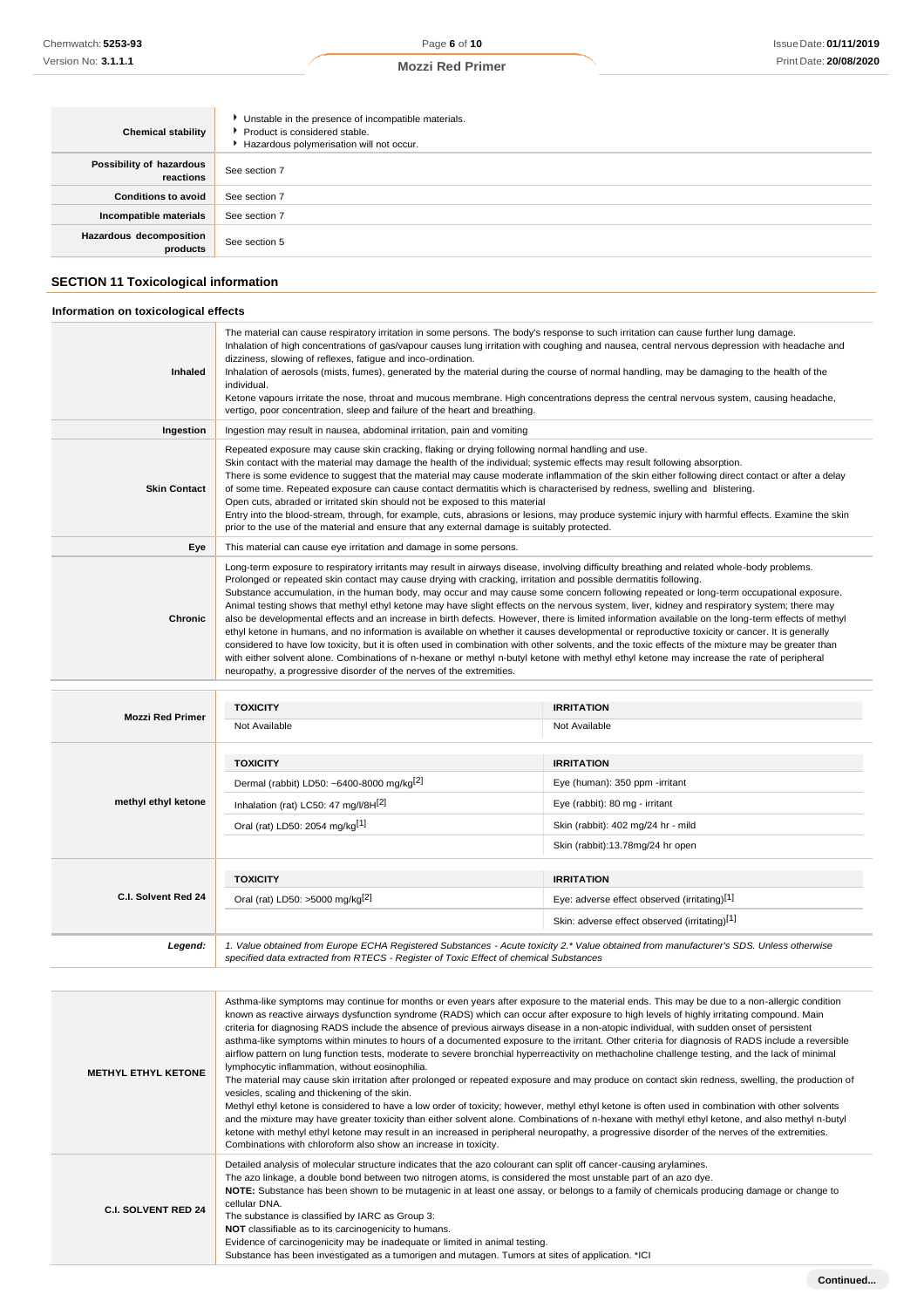## **Mozzi Red Primer**

| <b>Acute Toxicity</b>                       | v | Carcinogenicity                 | ж                                                                                                                                                                   |
|---------------------------------------------|---|---------------------------------|---------------------------------------------------------------------------------------------------------------------------------------------------------------------|
| <b>Skin Irritation/Corrosion</b>            | ✔ | Reproductivity                  | ×                                                                                                                                                                   |
| <b>Serious Eye Damage/Irritation</b>        | ✔ | <b>STOT - Single Exposure</b>   | v                                                                                                                                                                   |
| <b>Respiratory or Skin</b><br>sensitisation | × | <b>STOT - Repeated Exposure</b> |                                                                                                                                                                     |
| <b>Mutagenicity</b>                         | × | <b>Aspiration Hazard</b>        | ×                                                                                                                                                                   |
|                                             |   | Legend:                         | $\blacktriangleright$ – Data either not available or does not fill the criteria for classification<br>$\blacktriangleright$ - Data available to make classification |

## **SECTION 12 Ecological information**

| oxicit |  |
|--------|--|
|        |  |
|        |  |

|                         | Endpoint         | <b>Test Duration (hr)</b> | <b>Species</b>                                                                                                                                                                                                                                                                                                                                                                                  | Value               | Source           |
|-------------------------|------------------|---------------------------|-------------------------------------------------------------------------------------------------------------------------------------------------------------------------------------------------------------------------------------------------------------------------------------------------------------------------------------------------------------------------------------------------|---------------------|------------------|
| <b>Mozzi Red Primer</b> | Not<br>Available | Not Available             | Not Available                                                                                                                                                                                                                                                                                                                                                                                   | Not<br>Available    | Not<br>Available |
|                         | Endpoint         | <b>Test Duration (hr)</b> | <b>Species</b>                                                                                                                                                                                                                                                                                                                                                                                  | Value               | Source           |
|                         | LC50             | 96                        | Fish                                                                                                                                                                                                                                                                                                                                                                                            | 2-993mg/L           | $\overline{2}$   |
|                         | EC50             | 48                        | Crustacea                                                                                                                                                                                                                                                                                                                                                                                       | 5-91mg/L            | $\overline{2}$   |
| methyl ethyl ketone     | <b>EC50</b>      | 72                        | Algae or other aquatic plants                                                                                                                                                                                                                                                                                                                                                                   | 1-972mg/L           | $\overline{2}$   |
|                         | EC <sub>0</sub>  | 96                        | Fish                                                                                                                                                                                                                                                                                                                                                                                            | 1-848mg/L           | $\overline{2}$   |
|                         | <b>NOEC</b>      | 96                        | Fish                                                                                                                                                                                                                                                                                                                                                                                            | 1-170mg/L           | $\overline{2}$   |
|                         | Endpoint         | <b>Test Duration (hr)</b> | <b>Species</b>                                                                                                                                                                                                                                                                                                                                                                                  | Value               | <b>Source</b>    |
|                         | LC50             | 96                        | Fish                                                                                                                                                                                                                                                                                                                                                                                            | $0.004$ mg/L        | 3                |
| C.I. Solvent Red 24     | EC50             | 48                        | Crustacea                                                                                                                                                                                                                                                                                                                                                                                       | 3.9 <sub>mq/L</sub> | $\overline{2}$   |
|                         | EC50             | 96                        | Algae or other aquatic plants                                                                                                                                                                                                                                                                                                                                                                   | 0.000213mg/L        | 3                |
| Legend:                 |                  |                           | Extracted from 1. IUCLID Toxicity Data 2. Europe ECHA Registered Substances - Ecotoxicological Information - Aquatic Toxicity 3. EPIWIN Suite<br>V3.12 (QSAR) - Aquatic Toxicity Data (Estimated) 4. US EPA, Ecotox database - Aquatic Toxicity Data 5. ECETOC Aquatic Hazard Assessment<br>Data 6. NITE (Japan) - Bioconcentration Data 7. METI (Japan) - Bioconcentration Data 8. Vendor Data |                     |                  |

#### **DO NOT** discharge into sewer or waterways.

## **Persistence and degradability**

| Ingredient          | Persistence: Water/Soil     | Persistence: Air               |
|---------------------|-----------------------------|--------------------------------|
| methyl ethyl ketone | LOW (Half-life $= 14$ days) | LOW (Half-life $= 26.75$ days) |
| C.I. Solvent Red 24 | <b>HIGH</b>                 | <b>HIGH</b>                    |

## **Bioaccumulative potential**

| Ingredient          | <b>Bioaccumulation</b> |
|---------------------|------------------------|
| methyl ethyl ketone | LOW (LogKOW = $0.29$ ) |
| C.I. Solvent Red 24 | LOW (BCF = $11$ )      |

## **Mobility in soil**

| Ingredient          | Mobility               |
|---------------------|------------------------|
| methyl ethyl ketone | $MEDIUM (KOC = 3.827)$ |
| C.I. Solvent Red 24 | $LOW (KOC = 1182000)$  |

## **SECTION 13 Disposal considerations**

| Waste treatment methods      |                                                                                                                                                                                                                                                                                                                                                                                                                                                                                                                                                                                                                                                                                                                                                                                                                                            |
|------------------------------|--------------------------------------------------------------------------------------------------------------------------------------------------------------------------------------------------------------------------------------------------------------------------------------------------------------------------------------------------------------------------------------------------------------------------------------------------------------------------------------------------------------------------------------------------------------------------------------------------------------------------------------------------------------------------------------------------------------------------------------------------------------------------------------------------------------------------------------------|
| Product / Packaging disposal | DO NOT allow wash water from cleaning or process equipment to enter drains.<br>It may be necessary to collect all wash water for treatment before disposal.<br>$\blacktriangleright$ In all cases disposal to sewer may be subject to local laws and requlations and these should be considered first.<br>▶ Where in doubt contact the responsible authority.<br>Recycle wherever possible.<br>• Consult manufacturer for recycling options or consult local or regional waste management authority for disposal if no suitable treatment or<br>disposal facility can be identified.<br>• Dispose of by: burial in a land-fill specifically licensed to accept chemical and / or pharmaceutical wastes or Incineration in a licensed<br>apparatus (after admixture with suitable combustible material).<br>Decontaminate empty containers. |

Ensure that the hazardous substance is disposed in accordance with the Hazardous Substances (Disposal) Notice 2017

## **Disposal Requirements**

Packages that have been in direct contact with the hazardous substance must be only disposed if the hazardous substance was appropriately removed and cleaned out from the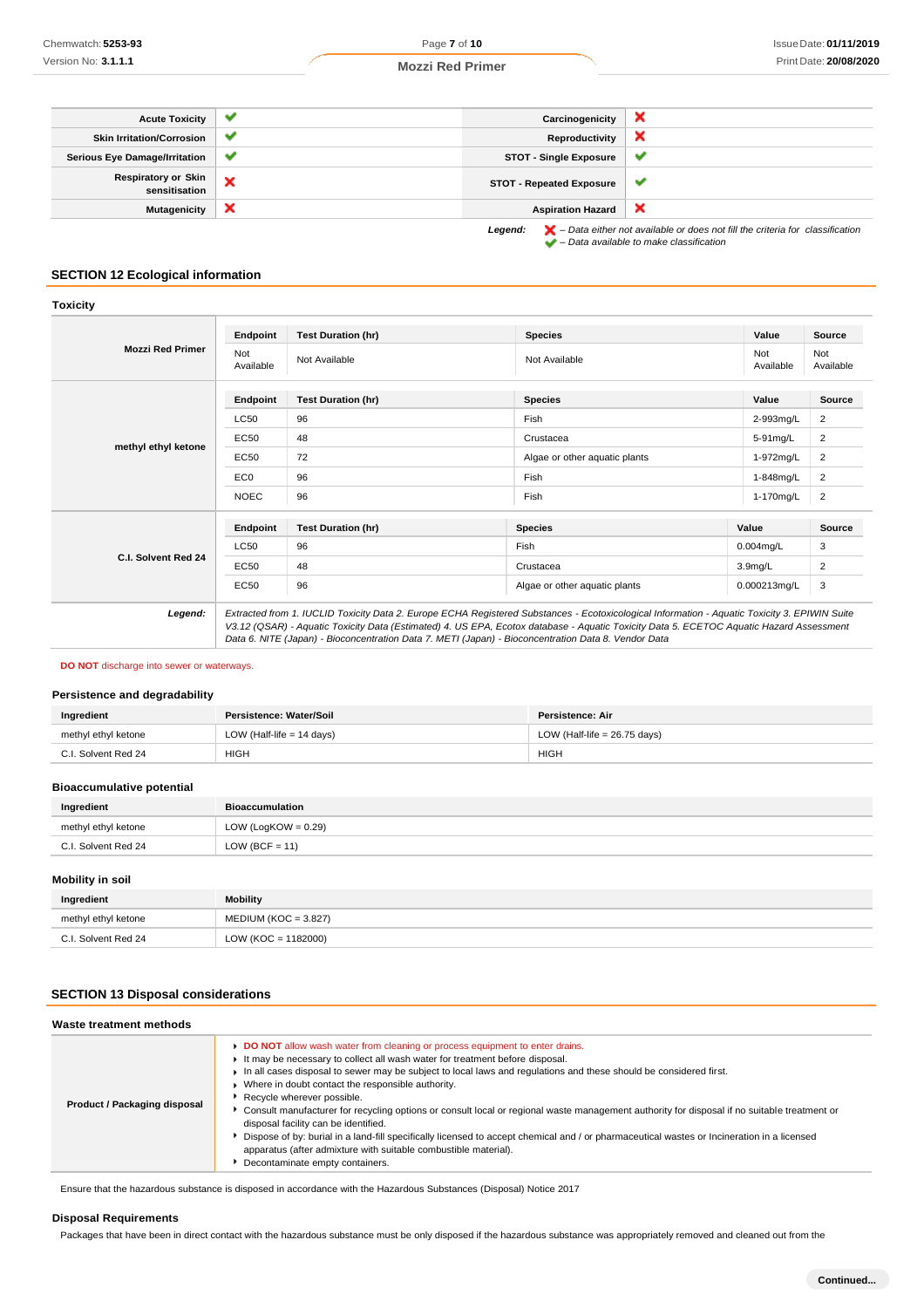package. The package must be disposed according to the manufacturer's directions taking into account the material it is made of. Packages which hazardous content have been appropriately treated and removed may be recycled.

The hazardous substance must only be disposed if it has been treated by a method that changed the characteristics or composition of the substance and it is no longer hazardous.

## **SECTION 14 Transport information**

## **Labels Required**



**Marine Pollutant** NO **HAZCHEM** •2YE

## **Land transport (UN)**

| <b>UN number</b>             | 1193                                                            |  |
|------------------------------|-----------------------------------------------------------------|--|
| UN proper shipping name      | ETHYL METHYL KETONE (METHYL ETHYL KETONE)                       |  |
| Transport hazard class(es)   | Class<br>3<br>Subrisk<br>Not Applicable                         |  |
| Packing group                | Ш                                                               |  |
| <b>Environmental hazard</b>  | Not Applicable                                                  |  |
| Special precautions for user | Special provisions<br>Not Applicable<br>Limited quantity<br>1 L |  |

## **Air transport (ICAO-IATA / DGR)**

| <b>UN number</b>             | 1193                                                             |                           |                       |  |
|------------------------------|------------------------------------------------------------------|---------------------------|-----------------------|--|
| UN proper shipping name      | Methyl ethyl ketone; Ethyl methyl ketone                         |                           |                       |  |
| Transport hazard class(es)   | <b>ICAO/IATA Class</b><br>ICAO / IATA Subrisk<br><b>ERG Code</b> | 3<br>Not Applicable<br>3L |                       |  |
| Packing group                | $\mathbf{H}$                                                     |                           |                       |  |
| <b>Environmental hazard</b>  | Not Applicable                                                   |                           |                       |  |
| Special precautions for user | Special provisions<br>Cargo Only Packing Instructions            |                           | Not Applicable<br>364 |  |
|                              | Cargo Only Maximum Qty / Pack                                    |                           | 60L                   |  |
|                              | Passenger and Cargo Packing Instructions                         |                           | 353                   |  |
|                              | Passenger and Cargo Maximum Qty / Pack                           |                           | 5L                    |  |
|                              | Passenger and Cargo Limited Quantity Packing Instructions        |                           | Y341                  |  |
|                              | Passenger and Cargo Limited Maximum Qty / Pack                   |                           | 1 <sub>L</sub>        |  |

## **Sea transport (IMDG-Code / GGVSee)**

| <b>UN number</b>             | 1193                                                                 |                                      |  |
|------------------------------|----------------------------------------------------------------------|--------------------------------------|--|
| UN proper shipping name      | ETHYL METHYL KETONE (METHYL ETHYL KETONE)                            |                                      |  |
| Transport hazard class(es)   | <b>IMDG Class</b><br><b>IMDG Subrisk</b>                             | 3<br>Not Applicable                  |  |
| Packing group                | $\mathbf{H}$                                                         |                                      |  |
| <b>Environmental hazard</b>  | Not Applicable                                                       |                                      |  |
| Special precautions for user | <b>EMS Number</b><br>Special provisions<br><b>Limited Quantities</b> | $F-E$ , S-D<br>Not Applicable<br>1 L |  |

**Transport in bulk according to Annex II of MARPOL and the IBC code** Not Applicable

## **SECTION 15 Regulatory information**

**Safety, health and environmental regulations / legislation specific for the substance or mixture**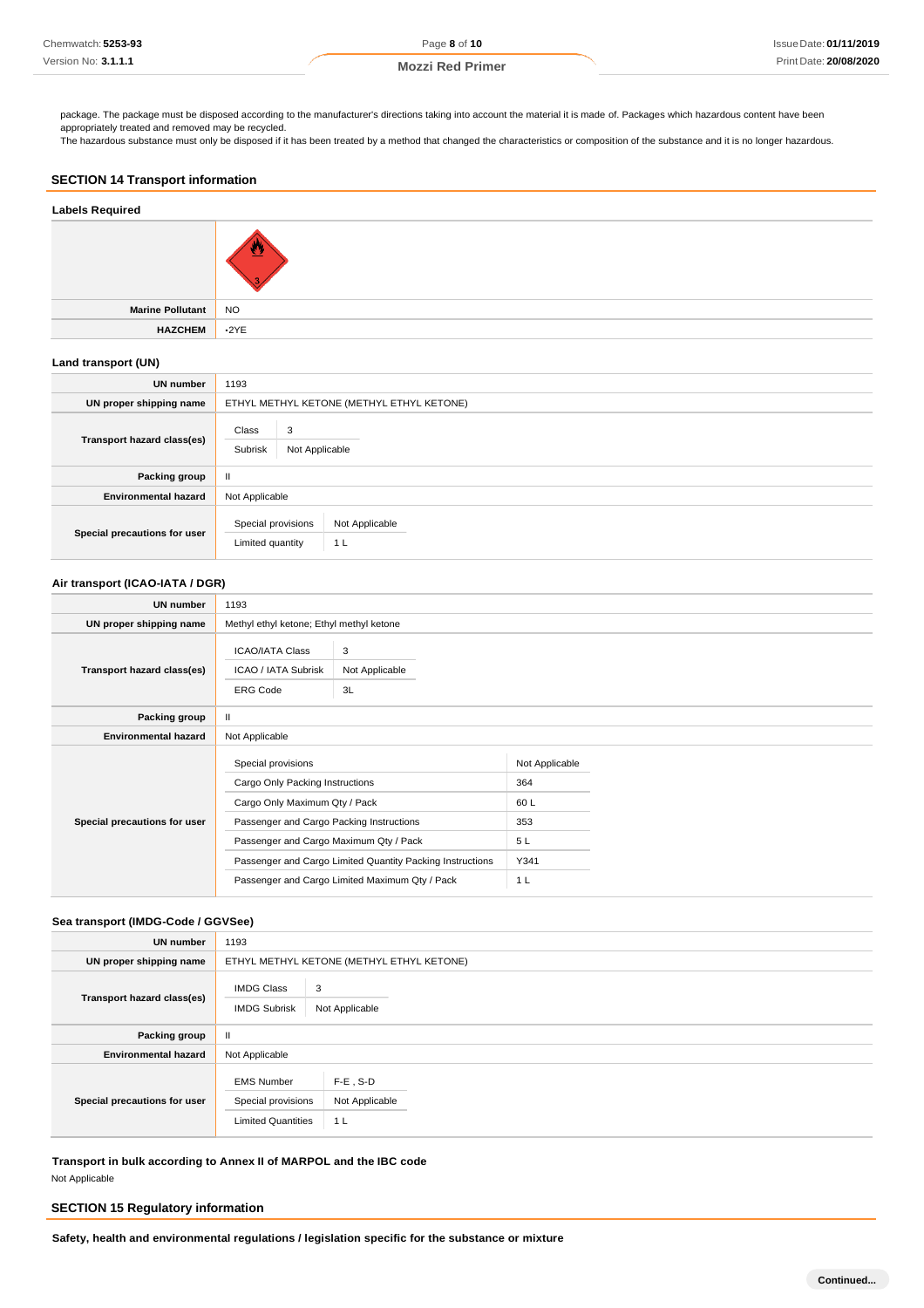This substance is to be managed using the conditions specified in an applicable Group Standard

| HSR002596<br>Laboratory Chemicals and Reagent Kits Group Standard 2017<br>Cleaning Products (Flammable) Group Standard 2017<br>HSR002528<br>Fuel Additives (Flammable) Group Standard 2017<br>HSR002583<br>Surface Coatings and Colourants (Flammable) Group Standard 2017<br>HSR002662 |
|-----------------------------------------------------------------------------------------------------------------------------------------------------------------------------------------------------------------------------------------------------------------------------------------|
|                                                                                                                                                                                                                                                                                         |
|                                                                                                                                                                                                                                                                                         |
|                                                                                                                                                                                                                                                                                         |
|                                                                                                                                                                                                                                                                                         |
| Metal Industry Products (Flammable) Group Standard 2017<br>HSR002611                                                                                                                                                                                                                    |
| Polymers (Flammable) Group Standard 2017<br>HSR002641                                                                                                                                                                                                                                   |
| Photographic Chemicals (Flammable) Group Standard 2017<br>HSR002637                                                                                                                                                                                                                     |
| Additives, Process Chemicals and Raw Materials (Flammable) Group Standard 2017<br>HSR002495                                                                                                                                                                                             |
| HSR002576<br>Food Additives and Fragrance Materials (Flammable) Group Standard 2017                                                                                                                                                                                                     |
| Embalming Products (Flammable) Group Standard 2017<br>HSR002563                                                                                                                                                                                                                         |
| Dental Products (Flammable) Group Standard 2017<br>HSR002556                                                                                                                                                                                                                            |
| Pharmaceutical Active Ingredients Group Standard 2017<br>HSR100425                                                                                                                                                                                                                      |
| Leather and Textile Products (Flammable) Group Standard 2017<br>HSR002599                                                                                                                                                                                                               |
| Lubricants (Flammable) Group Standard 2017<br>HSR002603                                                                                                                                                                                                                                 |
| Solvents (Flammable) Group Standard 2017<br>HSR002650                                                                                                                                                                                                                                   |
| Denatured Ethanol Group Standard 2017<br>HSR002553                                                                                                                                                                                                                                      |
| HSR002548<br>Corrosion Inhibitors (Flammable) Group Standard 2017                                                                                                                                                                                                                       |
| HSR100757<br>Veterinary Medicine (Limited Pack Size, Finished Dose) Standard 2017                                                                                                                                                                                                       |
| Veterinary Medicines (Non-dispersive Closed System Application) Group Standard 2017<br>HSR100758                                                                                                                                                                                        |
| HSR100759<br>Veterinary Medicines (Non-dispersive Open System Application) Group Standard 2017                                                                                                                                                                                          |
| N.O.S. (Flammable) Group Standard 2017<br>HSR002621                                                                                                                                                                                                                                     |
| Cosmetic Products Group Standard 2017<br>HSR002552                                                                                                                                                                                                                                      |

## **methyl ethyl ketone is found on the following regulatory lists**

New Zealand Approved Hazardous Substances with controls New Zealand Hazardous Substances and New Organisms (HSNO) Act - Classification of Chemicals New Zealand Hazardous Substances and New Organisms (HSNO) Act - Classification of Chemicals - Classification Data

New Zealand Inventory of Chemicals (NZIoC) New Zealand Workplace Exposure Standards (WES)

New Zealand Inventory of Chemicals (NZIoC)

## **C.I. Solvent Red 24 is found on the following regulatory lists**

Chemical Footprint Project - Chemicals of High Concern List

International Agency for Research on Cancer (IARC) - Agents Classified by the IARC Monographs

## **Hazardous Substance Location**

Subject to the Health and Safety at Work (Hazardous Substances) Regulations 2017.

| <b>Hazard Class</b> | <b>Quantity (Closed Containers)</b>                                                 | <b>Quantity (Open Containers)</b> |
|---------------------|-------------------------------------------------------------------------------------|-----------------------------------|
| 3.1B                | 100 L in containers greater than 5 L<br>250 L in containers up to and including 5 L | 50 L<br>50 L                      |

## **Certified Handler**

Subject to Part 4 of the Health and Safety at Work (Hazardous Substances) Regulations 2017.

| <b>Class of substance</b> | Quantities                                                                                        |
|---------------------------|---------------------------------------------------------------------------------------------------|
| 3.1E                      | 250 L (when in containers greater than 5 L)<br>500 L (when in containers up to and including 5 L) |

Refer Group Standards for further information

## **Tracking Requirements**

Not Applicable

## **National Inventory Status**

| <b>National Inventory</b>     | <b>Status</b>                                 |
|-------------------------------|-----------------------------------------------|
| Australia - AIIC              | Yes                                           |
| Australia Non-Industrial Use  | No (methyl ethyl ketone; C.I. Solvent Red 24) |
| Canada - DSL                  | Yes                                           |
| Canada - NDSL                 | No (methyl ethyl ketone; C.I. Solvent Red 24) |
| China - IECSC                 | Yes                                           |
| Europe - EINEC / ELINCS / NLP | Yes                                           |
| Japan - ENCS                  | Yes                                           |
| Korea - KECI                  | Yes                                           |
| New Zealand - NZIoC           | Yes                                           |